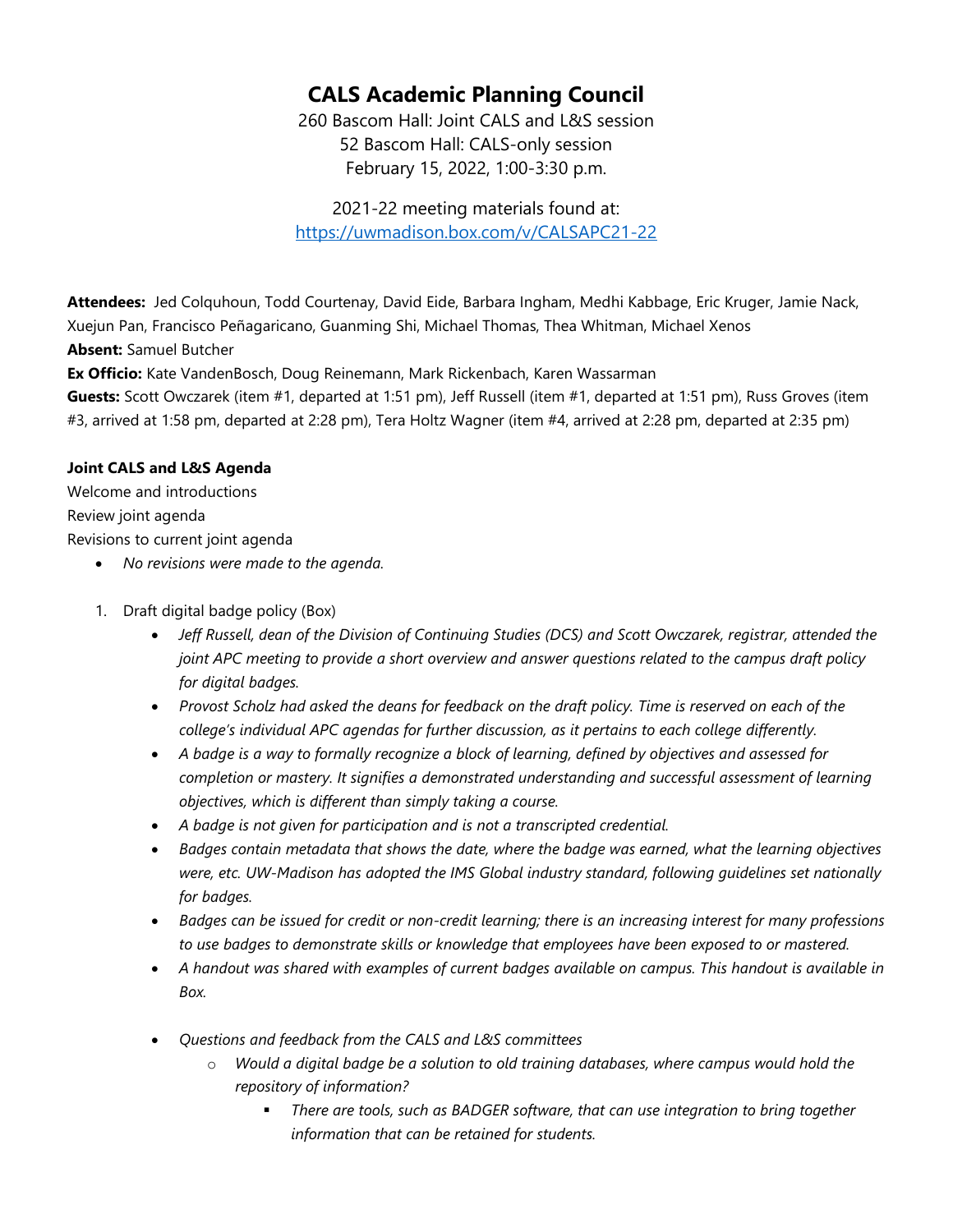- *The Registrar's Office would have this information for students; non-credit programs can use Ungerboeck or Oracle Student Management for pre-college and non-credit programs. DCS and the Registrar's Office are making sure systems are in sync.*
- o *Do badges have an expiration date? What use are badges after they expire?*
	- *Yes, they do have an expiration date but information could be pulled from a badge after expiration as there's a record of it being awarded.*
	- *Use of a badges after expiration will be determined by the department or unit host.*
- o *Are people charged for participation and are there any cost parameters?*
	- *Those that choose to create a badge will need to figure out the parameters. It may take time to design and implement.*
- o *Is there a concern about having an overlap of competing badges?* 
	- *The expectation is that units would consult with other units where there may be areas of overlap so we aren't offering multiple, similar badges.*
	- *We are looking at the possibility of using a Lumen form and approval process.*
- o *How does this function with Extension? There are Extension programs including the Master Gardener and Master Naturalist programs where participants may find collecting badges appealing.*
	- *We would not exclude them.*
- o *There is a requirement for college-level learning. How is that interpreted and who is interpreting it?*
	- *The unit sponsoring the badge determines this.*
	- *The language may have been added to exclude pre-college and youth-oriented programs.*
- o *What is the purpose for moving to a badge program?*
	- *The UW already has 42 badges available and 3500 learners have already obtained these, so the policy is to create some guardrails.*
	- *DCS and the Registrar's Office are trying to respond to what they are seeing, in consultation with the provost.*
	- *Having a formal tracking of badge programs may help to determine staffing for popular badges.*
- o *Is this an academic program or an outreach activity?* 
	- *This is outreach. Badges are learning outcomes with an assessment, not courses or credit.*
- o *The policy states badges can be open to academic and non-academic groups. How would we navigate that?*
	- *It is not likely to have student groups get UW-Madison badges.*
- o *Several of the examples contain the word certificate or credential, which seems to cause confusion and we'd suggest avoiding those terms.*
	- *The policy can help to articulate and define terms.*
- o *It is possible that an easier to achieve badge may draw students away from an actual certificate.*
- o *Students take a set of courses for a recognized credential, but it sounds like in the Wisconsin School of Business, there is a set of outcomes to go with the courses, where a badge can be earned. Do we want to go that route where there are outcome assessments specific to a badge? Is the Wisconsin School of Business is charging extra for badges?*
- o *Can a school or college decide they are only going to do non-credit instruction under badges?*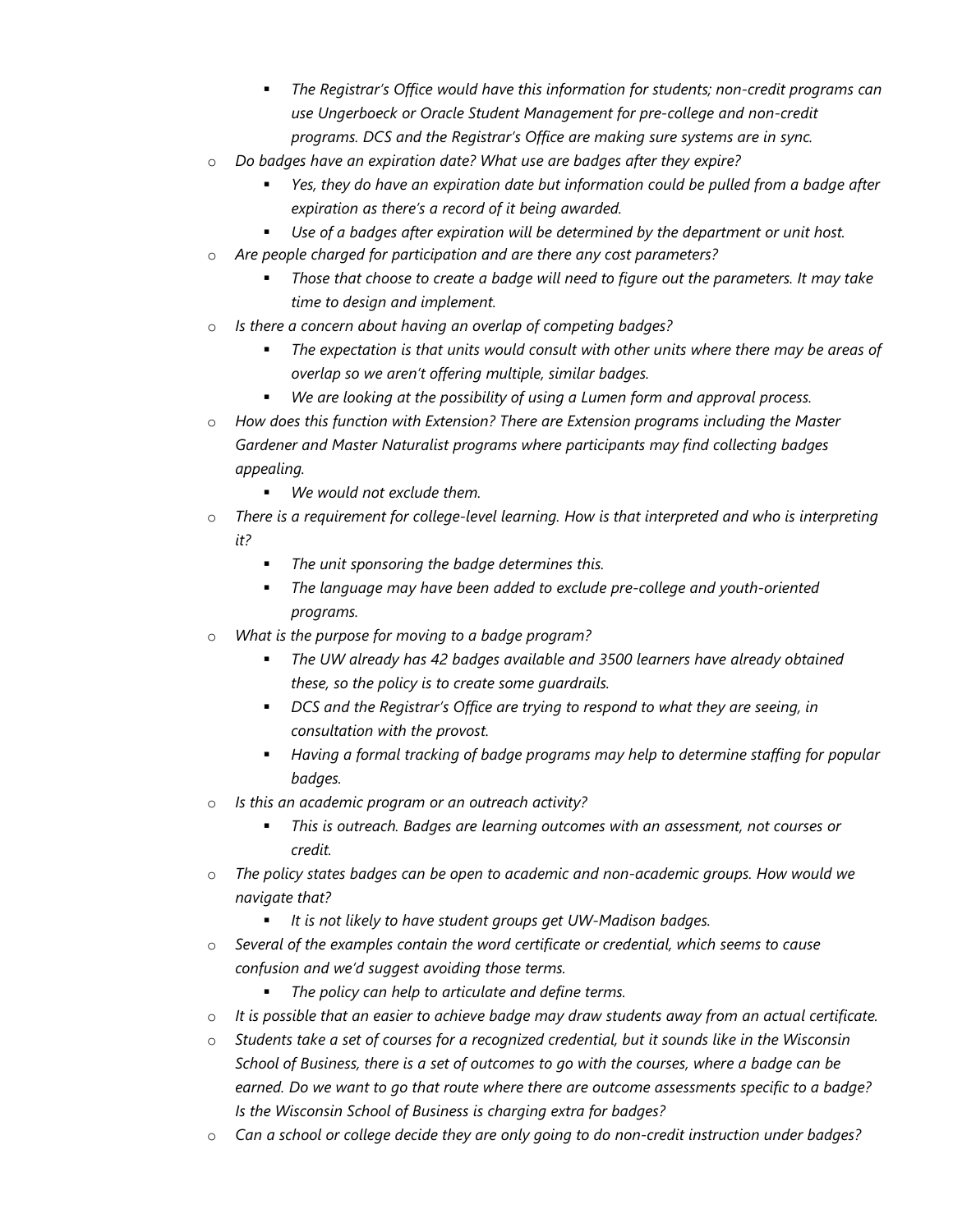- *We need guardrails around what is possible but it is up to the faculty member, chair, and/or dean to determine what they will allow.*
- o *In national conversations, where is digital badging headed for our peer institutions in the next 5 years?*
	- *There seems to be a large demand for short course, stackable credentials, and non-credit learning.*
	- *Industry is wanting to partner with schools as badges show mastery of learning.*
	- *There are huge resource needs and we aren't sure we are seeing the incentives of providing badges.*
	- *CU-Boulder is having the same situation with the growing demand for badges and is also working on a policy.*
- o *If creating and supporting a badge is the college's choice, where is the oversight? Who ultimately checks the box to say it's ok for the college to endorse?*
	- *A Lumen record would start the process and then proper colleges would be notified.*
- o *A policy recommendation from the APCs might be that schools and colleges have the autonomy to create more defined badge policy for their own units.*
	- *Yes, but if it's a UW-Madison badge, then shouldn't there be some central oversight?*
- o *In Engineering, there's a model where they contract with a vendor to teach a course. Could that be done for a UW-Madison badge?*
	- *This idea was roundly condemned at UAPC. If a UW-Madison badge is attained, then it has to be UW-Madison learning to attain it. This is why we need policy to define the digital badge process and guidelines.*
- o *If Lumen is used to track badges, would it be in a separate section? Items currently in Lumen are going through a governance process.*
	- *This is to be determined. Lumen is a known system which may be better, but it needs to be evaluated. We may be able to leverage the system infrastructure.*
- o *It would behoove the institution to lay out the differences between degrees, online courses, certificates, badges, etc. Defining these may show ways in which the institution can address the perception that we are inaccessible for those not pursuing a 4-year degree.*
- o *If badges have an additional cost, what is the impact on students and financial aid or limited resources?* 
	- *Badging will occur mostly on the non-credit side.*

# **CALS-Only Agenda**

Review agenda

Revisions to joint agenda

• *No revisions were made to the agenda.*

#### **Consent Agenda**

- 2. February 1, 2022 meeting minutes (Box)
	- *Item 2 was approved by consent.*

#### **Action and Discussion Items**

- 3. Entomology program review:  $2<sup>nd</sup>$  discussion, w/department chair (Box)
	- *Russ Groves, Entomology department chair, attended to answer committee questions related to the Entomology program review.*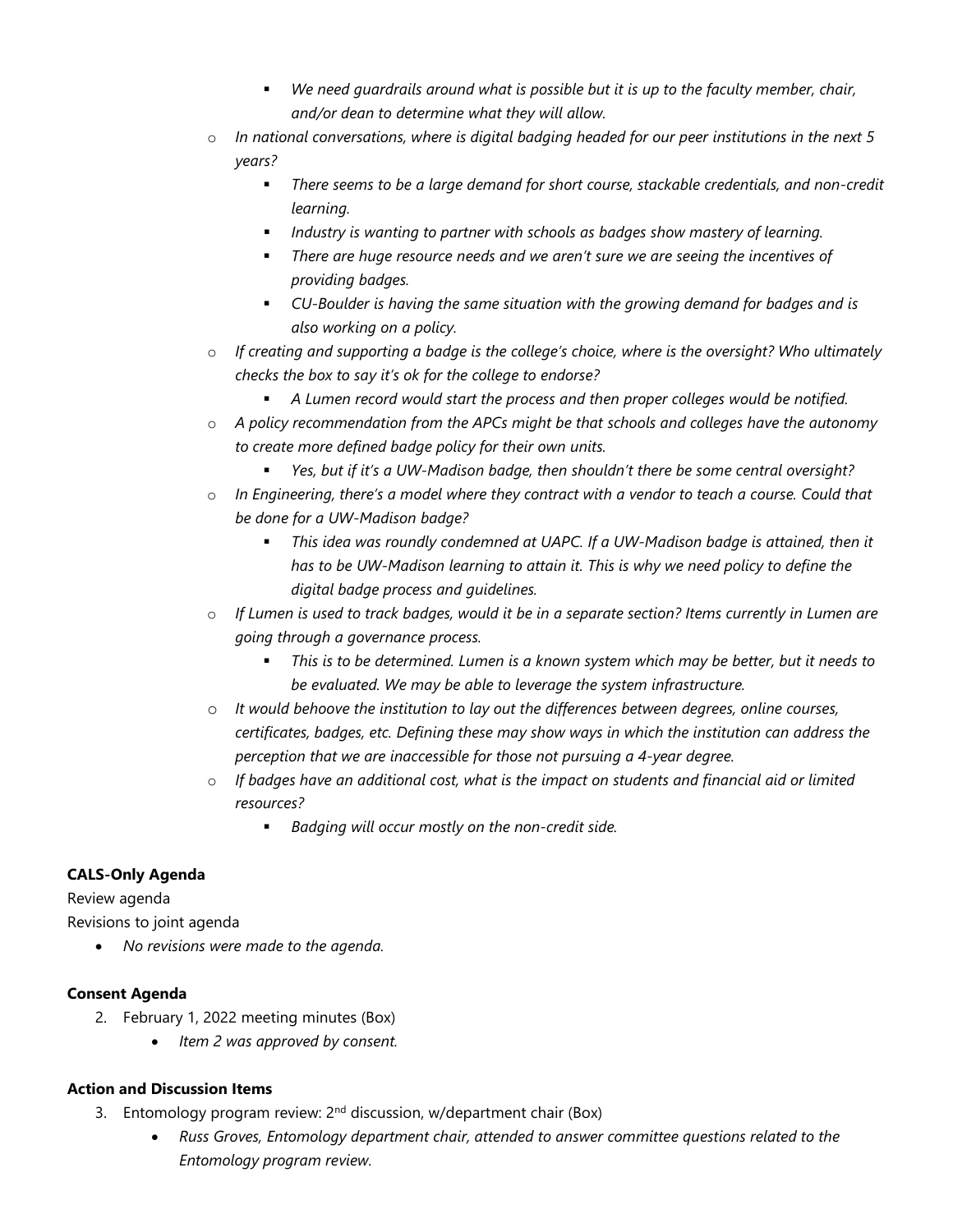- *The department felt that there were some successes highlighted and other areas that can be improved, but was not surprised with the comments raised.*
- *Questions from the committee*
	- o *Has Entomology thought about making a change to offer more flexibility in the graduate program curriculum?*
		- *The department met with the Academic Affairs committee focused on this question and made reasonably substantial changes to provide that flexibility. Those changes were voted on, approved, and are in the process of being submitted to Lumen.*
		- *The Graduate School still has a requirement of 51 credits, but the changes will give students more latitude while operating within the department's key areas.*
		- *Additionally, there are professional development courses outside the department that can be utilized for students, but new faculty have also developed a professional development course within the department.*
	- o *There is a lot of evidence that direct admit policies make it difficult to recruit a diverse pool of graduate students. Can you speak to Entomology's experience with the recruitment of diverse students and the potential impact of the direct admit policy or other policies and practices?*
		- *Entomology faculty and students engage with other departments which helps to aid and increase diversity.*
		- *The department is doing its best to increase and enhance diversity but doesn't have the same resources as other departments to entertain or court a broader audience of students.*
	- o *Can we hear more about the prelim requirements and the timing?*
		- *The basis for the question came because in the current handbook it lists that prelims follow the certification meeting, in advance of the sixth semester.*
		- *This gives students latitude, as some of them are coming to it later in their degree program.*
		- *20% will earn their PhD after coming in as masters-seeking students.*
		- *Most programs are moving prelims earlier so students who are not fit to continue have an exit ramp.*
		- *Around 75-80% are dissertators by the fourth and fifth semesters and are moving through the prelim exercise.*
	- o *How does the department anticipate the Global Health major will impact instructional responsibilities?* 
		- *The program has had a successful launch.*
		- *The Dean's Office authorized two new positions. Those two positions will support the major.*
	- o *Does the department plan to continue the Entomology undergraduate major? What is the benefit of maintaining the undergraduate degree at such a small level?*
		- *Yes. Even though the report indicates that some faculty expressed indifference about the undergraduate major that's not the case at all.*
		- *If there is success in the other areas of undergraduate education and investment and Entomology faculty is in these areas, the department hopes that enrollment in the Entomology major will increase.*
		- *It is not seen as a liability on other areas of investment.*
		- *Will there be other course offerings in Global Health that can count towards the undergraduate major?*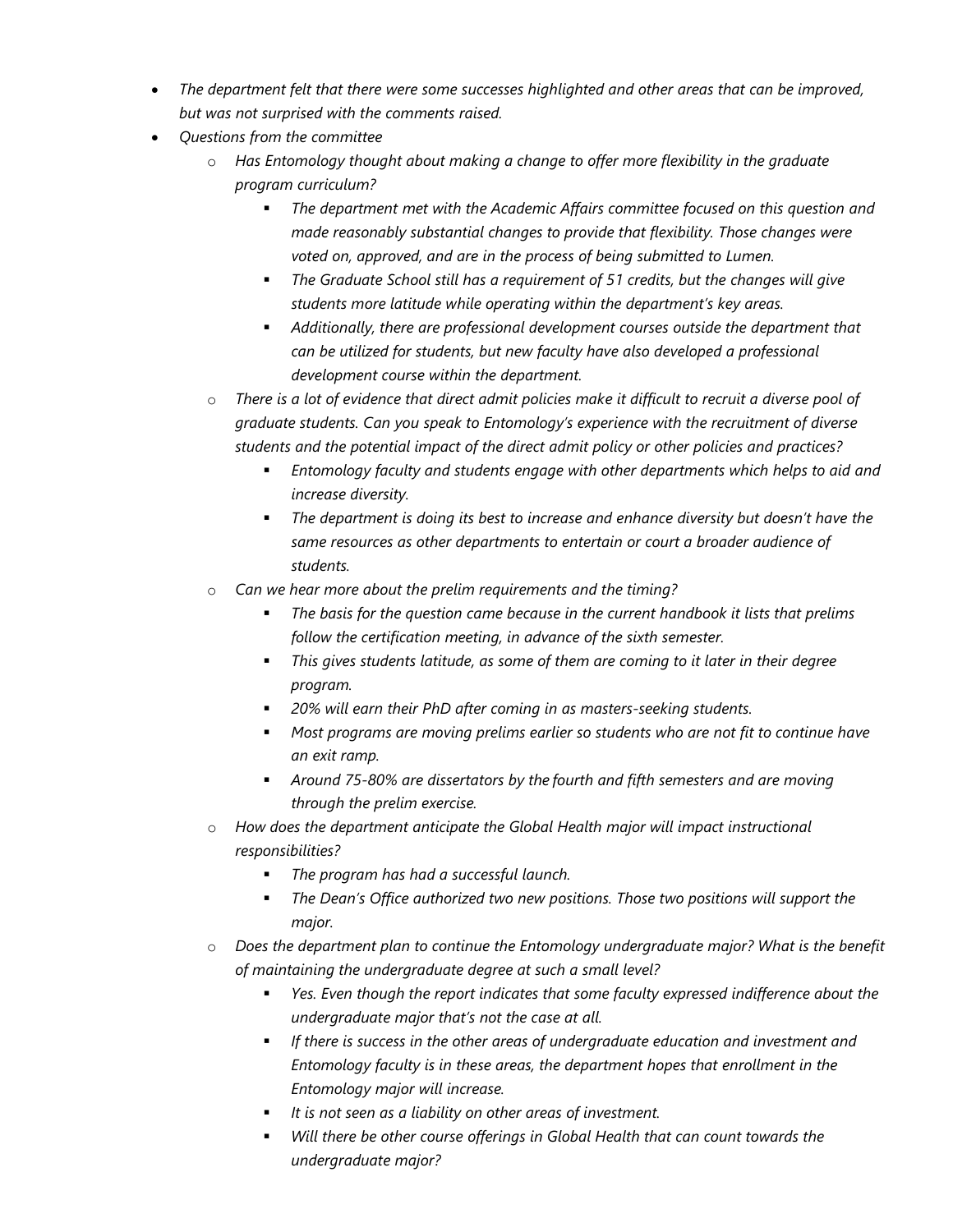- *Yes, the department is hoping Global Health can be a springboard and provide other opportunities for students.*
- o *The report suggests a need for additional staff advising. What is being done in this area?*
	- *Russell Labs processes a significant amount of work with three departments. The department is considering how to address the advising workload.*
	- *Global Health advising is conducted through a separate mechanism.*
- o *Tell us about the department's teaching load policy implementation and curriculum planning.*
	- *The teaching load policy implementation was relatively seamless. Everyone has accepted the responsibility to contribute to instruction.*
	- *In the department there is an annual merit review exercise in which metrics for instruction are part of the way to evaluate success.*
	- *The department will contribute to this important mission element of college, being more deliberate around the faculty they bring in and their curriculum planning.*
- *Motion to accept the report as complete: Eide/Ingham*
- *Vote: 13-0-0*
- *Questions and feedback from the committee*
	- o *Teaching assignments should be more concrete and defined.*
	- o *How are they going to sustain their graduate major if the undergraduate major ceases to exist?*
	- o *The Global Health program's goal isn't to train entomologists. Can Entomology sustain themselves without a robust undergraduate program?*
	- o *From a resource standpoint, it's difficult to see how Global Health isn't going to collapse the Entomology major.*
		- *Global Health is an interdepartmental, broader major.*
	- o *Undergraduates want to study in a diverse environment and the department is working to enhance this*
	- o *What are the consequences of abandoning an undergraduate major?*
		- *If you don't have one, then why are you a department? What holds you together? What's the glue?*
		- *Could a graduate program be the nucleating factor?*
			- *The graduate program is already quite small and looks to be moving in the direction of flexibility and research-credit based.*
		- *There are programs with single digit enrollment in major. What is the message we should be taking from those circumstances?*
		- *What is the student experience when there are so few peers?*
	- o *The community among undergrads is quite strong; they can build a community around a niche major.*
	- o *There is a strain on department resources with the way things are working.*
	- o *Can we gauge the impact of small undergraduate majors beyond numbers? What do Entomology undergraduates do?*
		- *Some go to industry in the broad agricultural sector, some go to graduate school, and some do something unrelated to what they study.*
		- *They are getting strong biological sciences training and are well-equipped if they want to go to industry and use their background.*
	- o *Some peer institutions have dropped small majors and combined programs. Do we know what has happened with their enrollment?*
		- *The perception is that it didn't make the impact they had hoped.*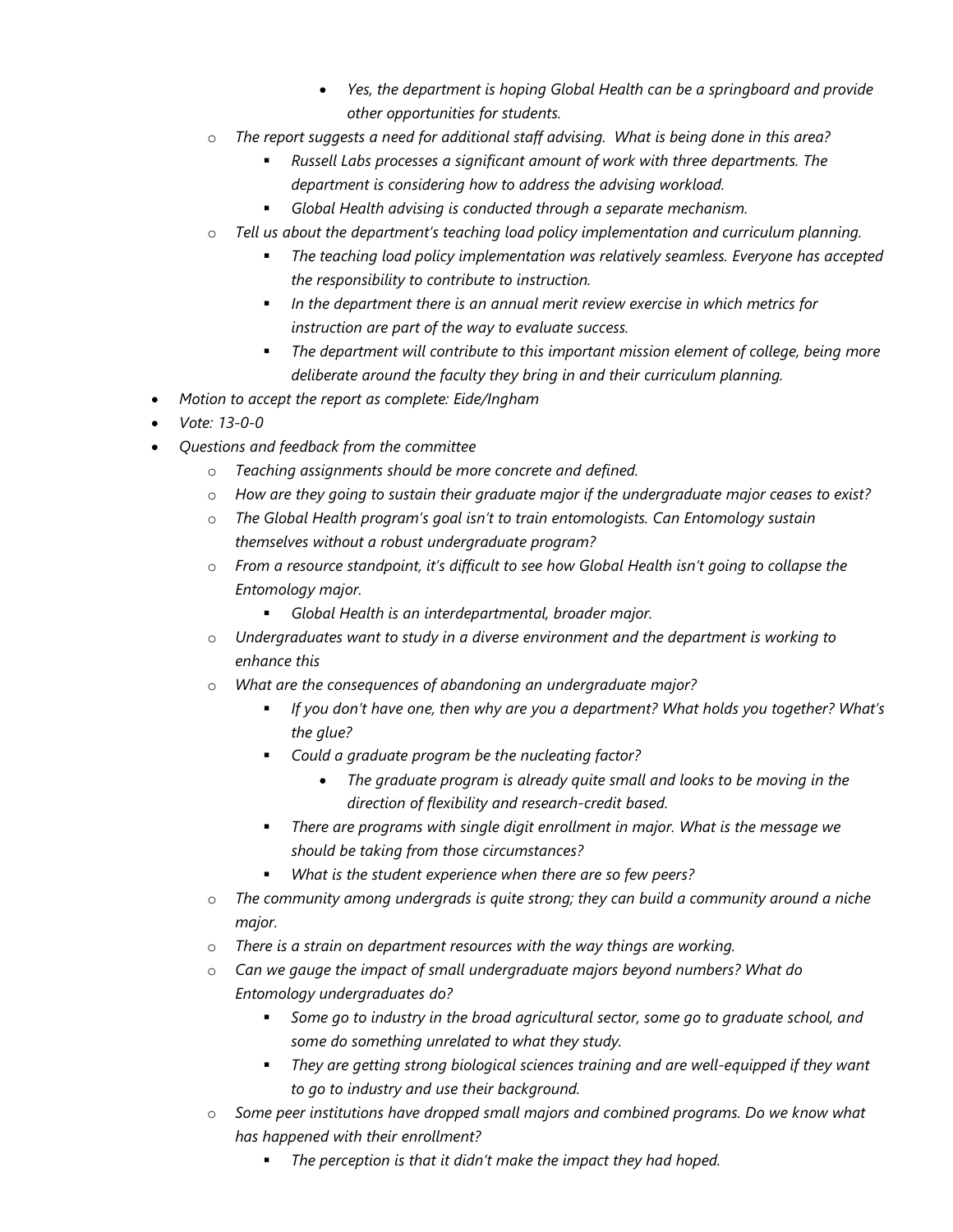- o *When is the Global Health major review?*
	- *In 3 more years, as they are reviewed at 5 years.*
	- *The APC voted to move the Global Health certificate to Entomology, but it may make sense to request a delay to review the major and certificate together.*
- 4. Science Communication, undergraduate certificate: proposal
	- *Michael Xenos and Tera Holtz Wagner spoke to the APC regarding the proposed undergraduate certificate in Science Communication, sponsored by Life Sciences Communication (LSC).*
	- *LSC is a very popular double major for STEM students, however, it is known that some students want to pursue education in LSC but cannot pursue a double major due to restrictions or requirements of their first program. The Science Communication certificate aims to fill the gap for those students.*
	- *The certificate is a pared down version of the major, with one required course and two additional courses, one in communication strategy and the other in communication skills and technology.*
	- *The curriculum is very customizable with 11 courses in each category from which students can choose. Many of the courses are offered multiple times through the year, including summer.*
	- The department studied the demand for and scalability of the certificate and feel there is plenty of room *to satisfy the requirements.*
	- *Questions from the committee*
		- o *What is the expected student number when the certificate is fully mature?*
			- *We anticipate 100 students by the fifth year but anticipate starting with 30 students in the first year.*
		- o *Did you ask current double majors about the proposal and how many would have adopted the certificate path versus a double major?*
			- *Yes, students were asked If they would have preferred to pursue a certificate instead of a double major. Many said they would have selected the major as they were looking for the depth of study.*
			- *The department is hoping that some students pursuing the certificate may convert upward to the major, if eligible.*
		- o *Would the existence of the certificate allow the major to become more specialized or give more depth of material or would the major stay the same?*
			- *The department has not talked about this and therefore predicts that the major would largely stay the same.*
		- o *If a student enrolls in the certificate and wants to pursue a double major, is there a good path to do so?*
			- *Yes, the existing courses lend themselves to the major and the process should be frictionless.*
	- *Motion to advance the certificate proposal to the next governance stage of UAPC: Ingham/Nack*
	- *Vote: 12-0-1; Xenos abstention*
- *5.* Remaining APC discussion on draft digital badge policy
	- *Questions and feedback from the committee*
		- o *In the BADGER software, there is already a need to streamline information.*
		- o *There probably is a need for two policies – one for non-credit and one for credit.*
		- o *There's a concern that knowledge of what the badge means may be lost on the outside audience or employers if it's this hard for us to define and understand.*
		- o *The time of instruction that goes into learning before the assessment will be metadata in the badge.*